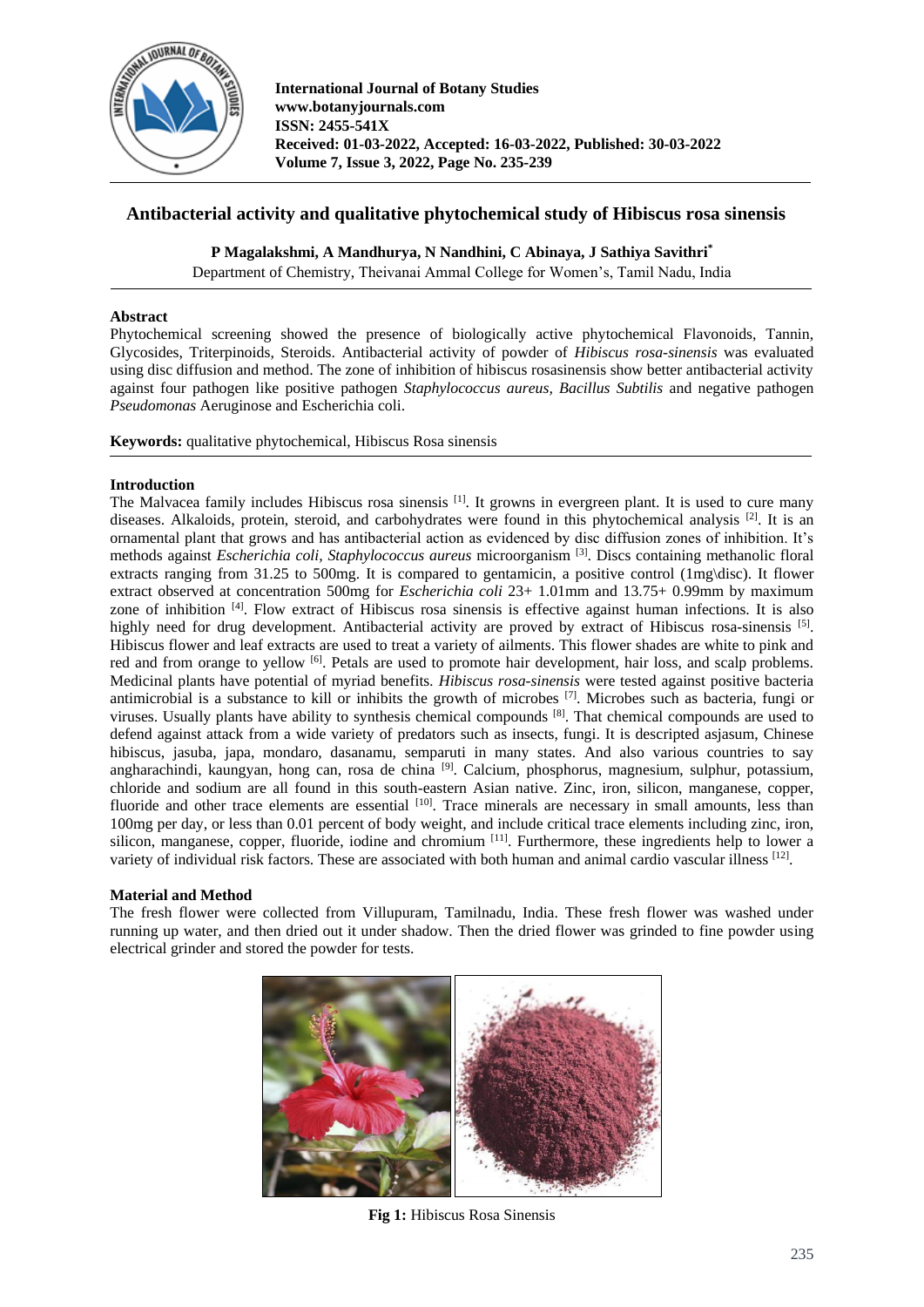#### **Qualitative phytochemical analysis**

**Test for Alkaloids:** Dragendroff's reagent was used to test this, and wagner's reagent was used to confirm it. 2ml strong HCL acid was carefully added to 4ml crude ethanolic extract in a test tube. The mixture was warmed for 15 minutes, then cooled before being filtered through whatman No.1 filter paper (125mm diameter). After that, the filterate was put through the dragendroff and wagner tests. Wagner's reagent was added to 1ml of the filterate. The presence of alkaloids was revealed by the formation of a brownish precipitate.

### **Test for Phenol**

**Ferric Chloride Test:** Three drops of alcoholic FeCL3 solution were added to the test extract. The creation of a bluish black colour indicates the presence of phenol.

### **Test for Steroid**

In a test tube, 2ml of the extract was mixed with 20ml of chloroform. Concentrated H2SO4 acid was slowly added into the liquid through the tube walls without agitation. The presence of a red interface and yellowgreenish fluorescence in the H2SO4 acid layer indicates the presence of steroid in the plant extract.

#### **Test for Tannins**

**Lead Test:** In a test tube, 10mg of hibiscus Rosa sinensis was dissolved in 3ml of distilled water, and a few drops of ferric chloride were added to the solution, which was then examined for blue or green colour.

#### **Test for Saponins**

**Foam Test:** 50mg of Hibiscus Rosa sinensis was dissolved in 5ml distilled water and forcefully agitated until a stable, persistent froth formed. The foam was then blended with 3 drops of olive oil and violently agitated before being examined for emulsion**.** 

### **Test for Flavonoids**

**Ferric Chloride Test:** In 3-4ml of distilled water, 40mg of Hibiscus Rosa sinensis were dissolved. A 0.5ml solution of weak ammonia was added to it. Later on, Concentrated Sulphuric acid was added. The presence of flavonoids was indicated by a yellow colour. After letting the solution to sit for a while, the yellow colour fades.

### **Test for Terpenoids**

#### **Salkowaski's Test**

25mg of Hibiscus rosasinensis were dissolved in 2ml of chloroform, then 3ml concentrated sulphuric acid were added. The presence of terpenoids was revealed by the appearance of a reddish brown discoloration at the contact.

#### **Test for Carbohydrates**

**Fehling's Solution Test:** 1ml of fehling's solution –A is mixed and 1ml of fehling's solution –B are combined. A small amount of the item dissolved in water is added to the mixture, agitated thoroughly, and heated in a boiling water bath. Red brown precipitate is formed indicates the presences of carbohydrates.

#### **Test for Proteins**

**Biuret's Test:** 2ml biuret reagent + 2ml extract = 2ml biuret reagent + 2ml extract = 2ml biuret reagent + 2ml shaken it well before warming it in a water bath. The presence of proteins is indicated by the appearance of red or violet colour.

#### **Fixed Oils and Fatty Acid**

**Spot Test:** The presence of fixed oil and fats was indicated by a prepared area on the filter paper with the test solution and oil staining on the filter paper. It shows that carbohydrates are present.

#### **Proteins**

**Xanthoproteic Test:** A few drops of concentrated HNO3 were added to the extract. The presence of proteins is shown by the formation of a yellow colour.

#### **Amino Acids**

**Ninhydrin Test:** 2 ml on ninhydrin reagent was added to the 2ml extract and cooked for a few minutes; the production of blue colour indicates the presence of amino acid.

#### *In vitro* **antibacterial activity**

Among the most common infectious diseases are bacterial infections. As a result, almost 50 years of intensive study has gone into developing novel antibacterial drugs derived from various sources. Despite advancements in the creation of antibacterial medicines, the rise of multidrug-resistant bacteria has necessitated the development of new antibacterial drugs. The MIC of aqueous extract of C.longa rhizome was determined in an antibacterial research (minimum inhibitory concentration).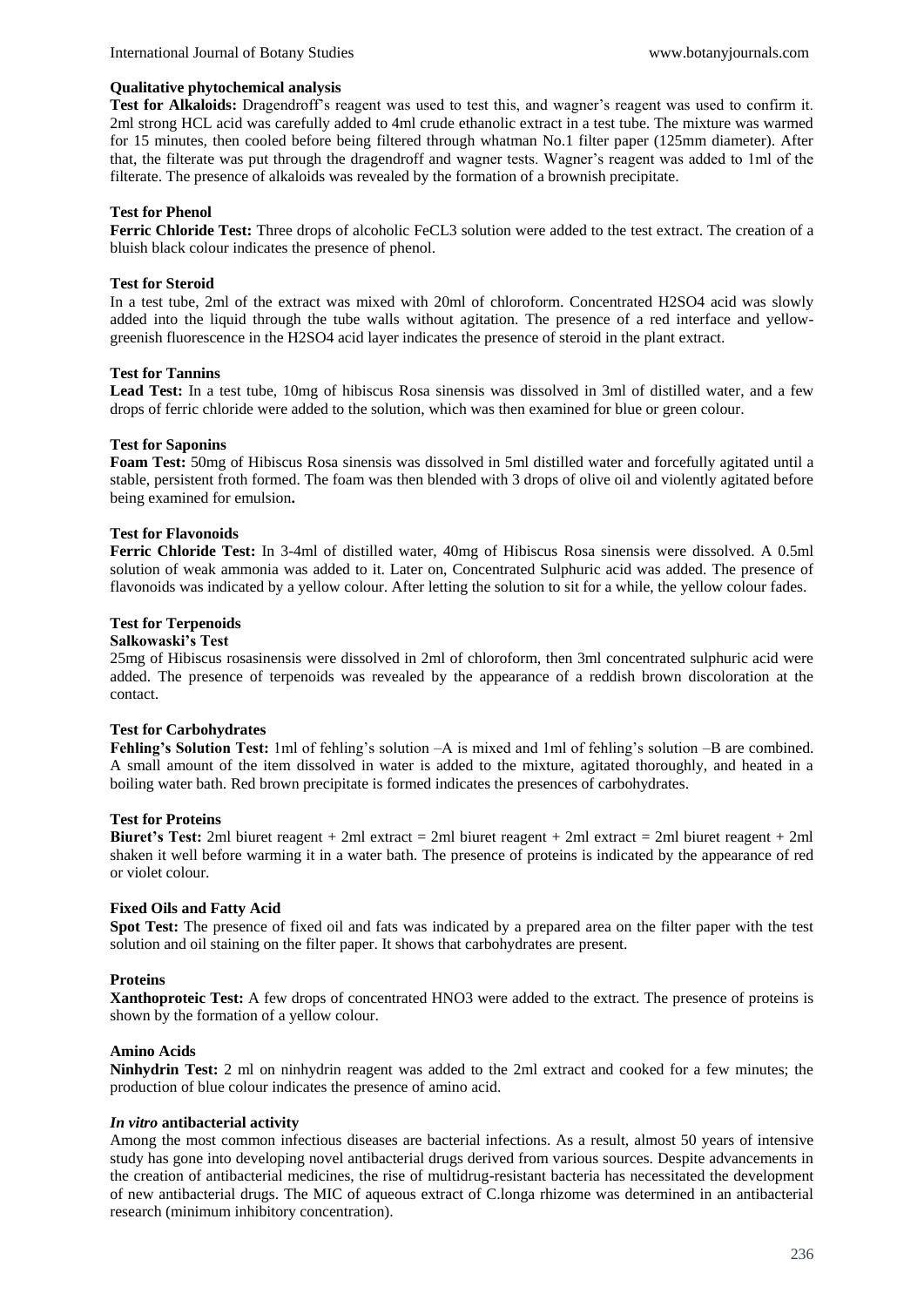### **Result and Discussion**

| Phytochemical             | Water  | <b>Methanol</b> |  |
|---------------------------|--------|-----------------|--|
| Alkaloids Wager's         |        |                 |  |
|                           | $^{+}$ | $^{+}$          |  |
| Saponin                   | $^{+}$ | $^{+}$          |  |
| Steroid                   |        | $^{+}$          |  |
| Tannin                    | $^{+}$ | $^{+}$          |  |
| Protein                   |        |                 |  |
| Amino acid                |        |                 |  |
| Carbohydrade Fehling test | $^{+}$ | $^+$            |  |
|                           |        |                 |  |
| Flavonoids                |        |                 |  |
|                           | $^{+}$ |                 |  |
| 10%NaOH                   | $^{+}$ | $^{+}$          |  |
| 10%NH4OH                  |        |                 |  |
| Mg test                   | $^{+}$ | $^{+}$          |  |

**Table 1:** Qualitative Analysis of Hibiscus Rosa Sinensis



**Fig 2:** Qualitative Analysis of Hibiscus Roso Sinensis

## **In vitro Antibacterial Activity**

Diffusion method is done using *Escherichia coli, Pseudomonas aeruginosa*. For the experiment, plant powder solutions are prepared. For antibacterial activity testing, the dried plant powder was weighed (10mg/ml) and dissolved in sterile and distilled water.The antibacterial activity was performed by disc prepared appropriate dilution to get required concentrations of about 50μl (50μg), 100μl (100μg) and 150μl (150μg). Unless they were utilized in the experiment, they were kept in the refrigerator. To compare the test solution, a standard solution containing gentamicin for bacteria and amphotericin for fungus was utilized. For experimental purposes, they were stored in a refrigerator.

### **Preparation of Dried Filter Paper Disc**

Whatmann filter paper (No: 1) was used to make discs that are roughly 6mm in diameter and sterilized with hot air. After sterilization, the discs were loaded with various amounts of hibiscus rosa-sinensis plant extract solution and refrigerated for futher 24 hours.

#### **Microorganism**

In this investigation, bacteria that cause infectious diseases in both animals and humans were employed. Grampositive bacteria such as Pseudomonas and Escherichia coli were used in the study.

#### **Application of Disc to Inculated Agar Plate**

On the surface of the inoculated agar plate, previously prepared paper discs were dispersed. Each was firmly pressed against the agar surface to ensure complete contact. The discs were evenly spaced on the medium, and the plates were incubated at 5 degree c for 1 hour to allow for proper diffusion before being transferred to a 37 degree c incubator for 24 hours. After the plates had been inverted and placed in an incubator set to the appropriate temperature for 24 hours, they were inverted and placed in an incubator set to the appropriate temperature for 24 hours.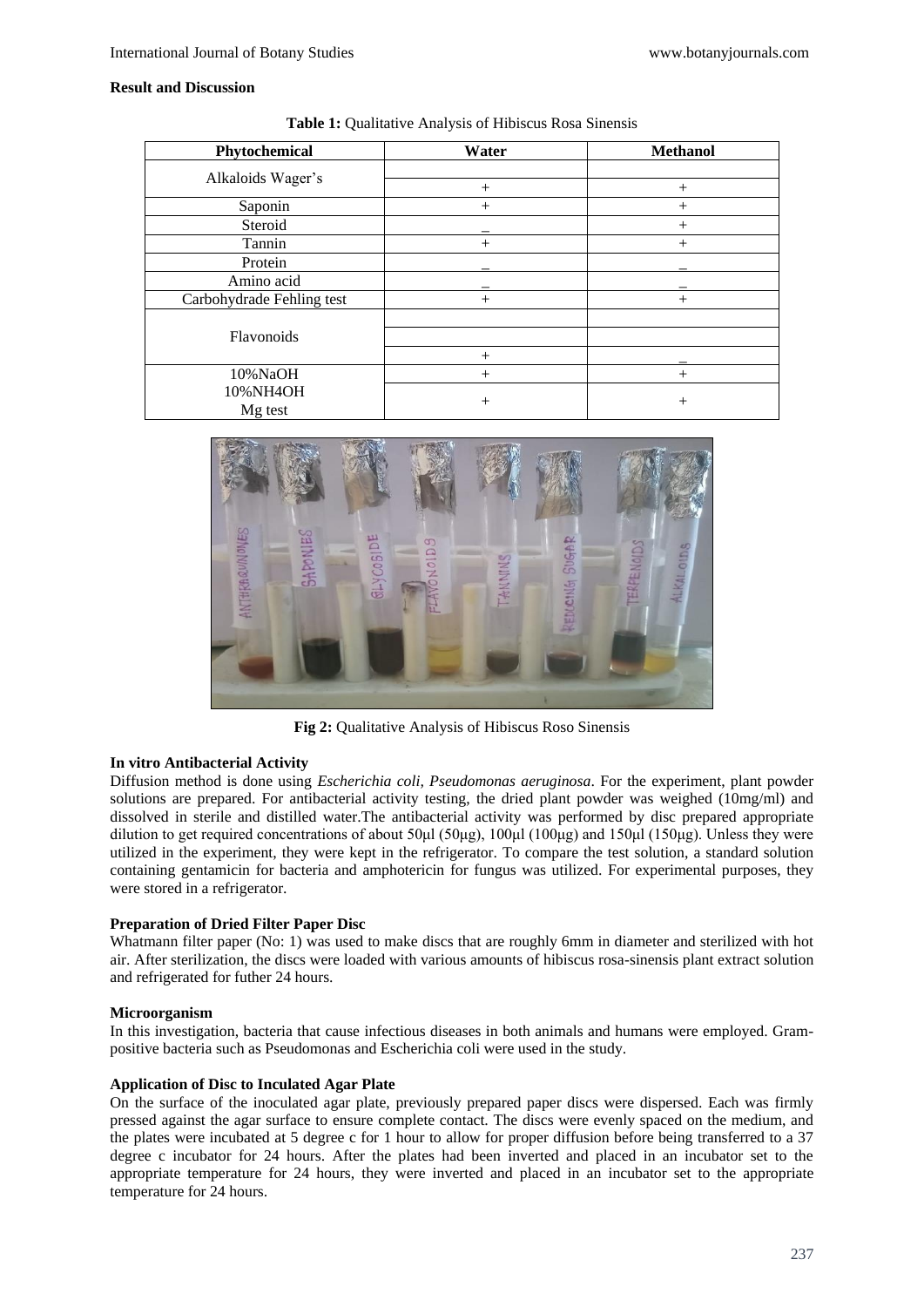#### **Antibacterial Activity of Hibiscus Rosa Sinensis**

The powder of Hibiscus rosa-sinensis were evaluated for antibacterial activity by disc diffusion method different concentrations like (25, 50, 75,100 μg/ml) were prepared by reconstituting with water. The test microorganisms such as *Pseudomonas* and *Escherichia coli* were seeded into respective medium by spread plate method 10μl (106 cells/ml) with the 24 hours cultures of bacteria grown in nutrient broth. After solidification, sterile filter paper discs (6mm in diameter) impregnated with the powder were placed on test organism plates. Gentamycin (20μg/ml) was used as standard anti-biotic. The anti assay plates were incubated at 37<sup>o</sup> c for 24 hours. The diameters of the inhibition zones were measured in mm.

#### **Measurement of Zone of Inhibition**

The antimicrobial potential of test compounds was measured in millimeters by the mean diameter of the inhibitory zone around the disc. A millimeter scale was used to assess the zones of inhibition of the tested microorganisms by the powder.

| S.No | <b>Positive and negative</b><br>pathogen | Zone of inhibition (diameter in mm) for<br>Hibiscus rosa-sinensis |               |               |                | <b>Standard</b><br>(Gentamicin) $50\mu g/mL$ |
|------|------------------------------------------|-------------------------------------------------------------------|---------------|---------------|----------------|----------------------------------------------|
|      |                                          | $25 \mu g/mL$                                                     | $50 \mu g/mL$ | $75 \mu$ g/mL | $100 \mu g/mL$ |                                              |
|      | Staphylococcus aureus                    |                                                                   |               |               |                |                                              |
|      | <b>Bacillus Subtilis</b>                 |                                                                   |               | 12            | 17             | 18                                           |
| 3    | Pseudomonas aeruginosa                   |                                                                   | 10            | 13            | 16             | 19                                           |
|      | Escherichia coil                         | 10                                                                | 13            | 15            | 18             | 20                                           |
|      | Control(DMSO)                            | NIL                                                               | NIL           | NIL           | <b>NIL</b>     | <b>NIL</b>                                   |

**Table 2:** Zone of inhibition of the extract *Hibiscus rosa-sinensis*

NI: No inhibition



**Fig 3:** Antibacterial activity against S. aureus and B. Subtilis



**Fig 4:** Antibacterial activity against P.aeruginosa and E. Coli

Among the four pathogen *Escherichia Coli* show the better antibacterial activity with inhibition of 18mm at 100μg/mL compared with other pathogen. In positive pathogen *Bacillus subtilis* show the better antibacterial activity with inhibition of 17mm at 100μg/mL compared with Standard. Based on the Table 2 it shows when concentration increases anbacterial activity also increases for*Hibiscus rosa-sinensis.,*